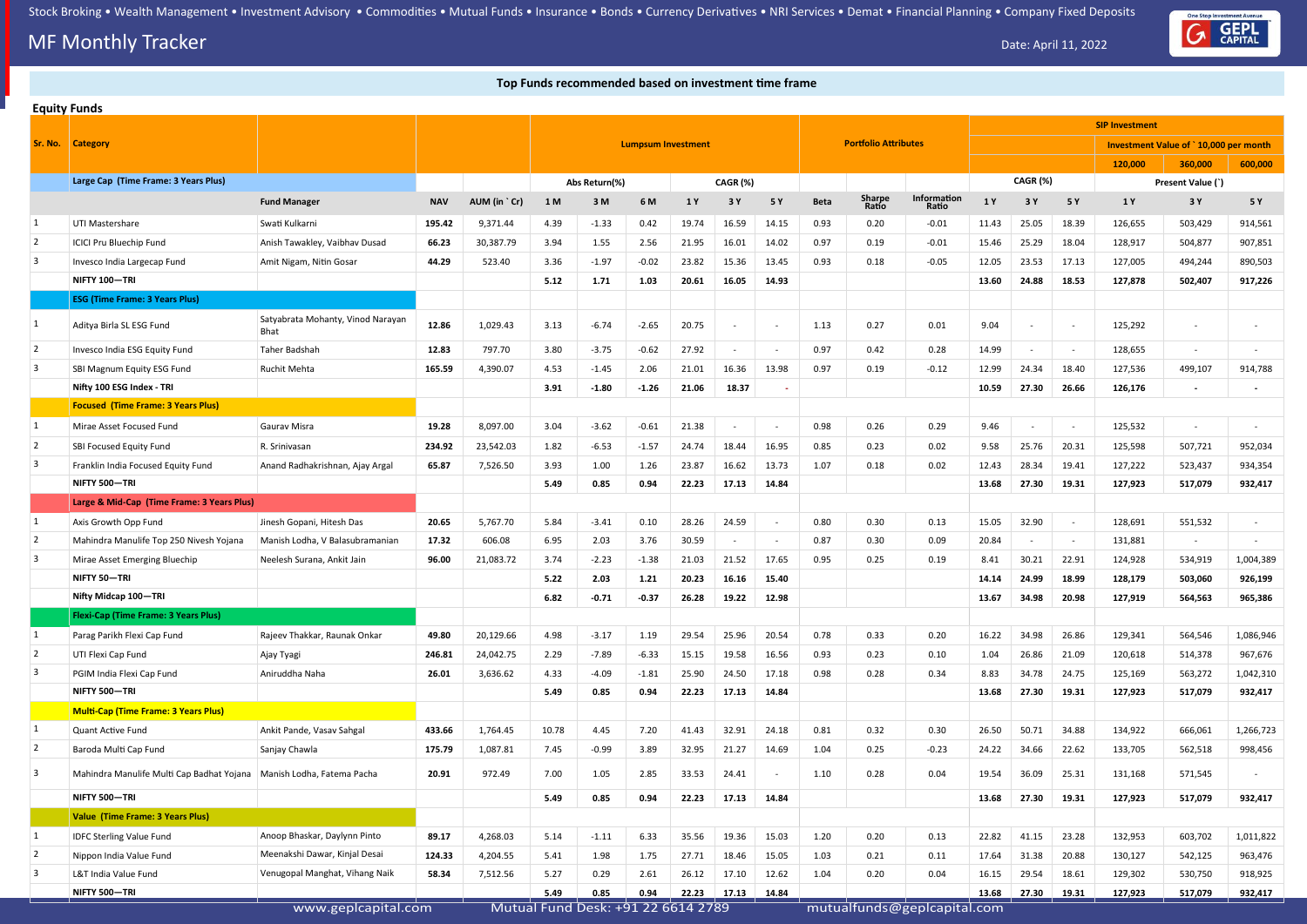# **MF Monthly Tracker** Date: April 11, 2022

#### **Top Funds recommended based on investment time frame**

|                | <b>Equity Funds</b>                                       |                                      |            |              |       |                                    |                           |       |          |       |      |                             |                             |         |                          |        |                       |                                       |                          |
|----------------|-----------------------------------------------------------|--------------------------------------|------------|--------------|-------|------------------------------------|---------------------------|-------|----------|-------|------|-----------------------------|-----------------------------|---------|--------------------------|--------|-----------------------|---------------------------------------|--------------------------|
|                |                                                           |                                      |            |              |       |                                    |                           |       |          |       |      |                             |                             |         |                          |        | <b>SIP Investment</b> |                                       |                          |
| Sr. No.        | <b>Category</b>                                           |                                      |            |              |       |                                    | <b>Lumpsum Investment</b> |       |          |       |      | <b>Portfolio Attributes</b> |                             |         |                          |        |                       | Investment Value of `10,000 per month |                          |
|                |                                                           |                                      |            |              |       |                                    |                           |       |          |       |      |                             |                             |         |                          |        | 120,000               | 360,000                               | 600,000                  |
|                | Mid - Cap (Time Frame: 3 Years Plus)                      |                                      |            |              |       | Abs Return(%)                      |                           |       | CAGR (%) |       |      |                             |                             |         | <b>CAGR (%)</b>          |        |                       | Present Value (`)                     |                          |
|                |                                                           | <b>Fund Manager</b>                  | <b>NAV</b> | AUM (in `Cr) | 1 M   | 3M                                 | 6 M                       | 1 Y   | 3 Y      | 5 Y   | Beta | Sharpe<br>Ratio             | Information<br>Ratio        | 1Y      | 3 Y                      | 5 Y    | 1 Y                   | 3 Y                                   | 5 Y                      |
| 1              | Mirae Asset Midcap Fund                                   | Ankit Jain                           | 20.72      | 7,031.65     | 4.67  | $-0.29$                            | 1.05                      | 26.99 | $\sim$   |       | 0.92 | 0.33                        | 0.06                        | 13.94   | $\overline{\phantom{a}}$ | $\sim$ | 128,067               | $\sim$                                | $\overline{\phantom{a}}$ |
| $\overline{2}$ | Nippon India Growth Fund                                  | Manish Gunwani, Dhrumil Shah         | 2,032.83   | 11,530.60    | 4.22  | $-0.53$                            | $-0.83$                   | 28.48 | 21.73    | 15.96 | 0.93 | 0.24                        | 0.03                        | 15.85   | 34.74                    | 23.30  | 129,136               | 563,053                               | 1,012,301                |
| 3              | PGIM India Midcap Opp Fund                                | Aniruddha Naha, Vivek Sharma         | 42.59      | 4,359.63     | 4.39  | $-4.18$                            | 1.04                      | 34.18 | 32.22    | 18.49 | 0.93 | 0.33                        | 0.36                        | 17.70   | 49.58                    | 31.82  | 130,159               | 658,598                               | 1,196,043                |
|                | Nifty Midcap 100-TRI                                      |                                      |            |              | 6.82  | $-0.71$                            | $-0.37$                   | 26.28 | 19.22    | 12.98 |      |                             |                             | 13.67   | 34.98                    | 20.98  | 127,919               | 564,563                               | 965,386                  |
|                | <b>Small- Cap (Time Frame: 3 Years Plus)</b>              |                                      |            |              |       |                                    |                           |       |          |       |      |                             |                             |         |                          |        |                       |                                       |                          |
| $\mathbf{1}$   | Kotak Small Cap Fund                                      | Pankaj Tibrewal                      | 164.77     | 6,659.71     | 5.70  | $-1.64$                            | 2.35                      | 36.35 | 31.59    | 18.79 | 0.86 | 0.31                        | 0.25                        | 21.32   | 51.45                    | 32.08  | 132,140               | 670,987                               | 1,201,956                |
| $\overline{2}$ | Nippon India Small Cap Fund                               | Samir Rachh, Kinjal Desai            | 86.35      | 17,775.42    | 7.69  | $-1.08$                            | 6.30                      | 43.64 | 28.52    | 20.05 | 0.91 | 0.28                        | 0.23                        | 27.58   | 50.49                    | 30.46  | 135,494               | 664,600                               | 1,165,449                |
| 3              | Quant Small Cap Fund                                      | Ankit Pande, Vasav Sahgal            | 134.99     | 1,465.63     | 9.36  | 1.97                               | 5.02                      | 58.09 | 37.41    | 22.41 | 0.99 | 0.31                        | 0.26                        | 24.25   | 72.87                    | 41.98  | 133,722               | 818,214                               | 1,439,815                |
|                | NIFTY Smallcap 250 - TRI                                  |                                      |            |              | 8.29  | $-2.01$                            | 2.80                      | 36.92 | 21.80    | 12.51 |      |                             |                             | 18.16   | 42.96                    | 23.24  | 130,412               | 615,385                               | 1,011,137                |
|                | <b>ELSS - Tax Savings (Time Frame: 3 Years Plus)</b>      |                                      |            |              |       |                                    |                           |       |          |       |      |                             |                             |         |                          |        |                       |                                       |                          |
| $\vert$ 1      | <b>DSP Tax Saver Fund</b>                                 | Rohit Singhania                      | 81.03      | 9,397.02     | 4.55  | 0.98                               | $-0.45$                   | 22.21 | 18.69    | 14.59 | 0.97 | 0.22                        | 0.11                        | 10.26   | 27.67                    | 20.04  | 125,989               | 519,329                               | 946,710                  |
| $\overline{2}$ | Mirae Asset Tax Saver Fund                                | Neelesh Surana                       | 30.92      | 10,802.01    | 4.60  | $-1.16$                            | $-0.32$                   | 20.40 | 20.48    | 18.11 | 1.00 | 0.23                        | 0.27                        | 9.65    | 29.08                    | 22.14  | 125,644               | 527,948                               | 988,678                  |
| 3              | Quant Tax Plan                                            | Ankit Pande                          | 231.68     | 855.21       | 10.63 | 4.97                               | 8.36                      | 44.23 | 34.83    | 24.10 | 1.00 | 0.34                        | 0.34                        | 28.55   | 55.06                    | 36.59  | 136,011               | 695,089                               | 1,307,172                |
|                | NIFTY 500-TRI                                             |                                      |            |              | 5.49  | 0.85                               | 0.94                      | 22.23 | 17.13    | 14.84 |      |                             |                             | 13.68   | 27.30                    | 19.31  | 127,923               | 517,079                               | 932,417                  |
|                | <b>Index Funds (Time Frame: 3 Years Plus)</b>             |                                      |            |              |       |                                    |                           |       |          |       |      |                             |                             |         |                          |        |                       |                                       |                          |
| 1              | UTI Nifty Index Fund                                      | Sharwan Kumar Goyal                  | 117.74     | 6,134.47     | 5.18  | 1.93                               | 1.03                      | 19.80 | 15.73    | 15.00 | 1.00 | 0.18                        | $\sim$                      | 13.67   | 24.48                    | 18.52  | 127,919               | 499,950                               | 917,082                  |
| 2              | Nippon India Nifty Midcap 150<br>Index Fund-Reg(G)        | Mehul Dama                           | 12.83      | 300.67       | 5.94  | $-2.46$                            | $-1.08$                   | 22.95 | $\sim$   |       | 0.99 | 0.30                        | $\sim$                      | 10.73   | $\overline{\phantom{a}}$ | $\sim$ | 126,254               | $\sim$                                |                          |
| $\overline{3}$ | Nippon India Nifty Smallcap 250<br>Index Fund-Reg(G)      | Mehul Dama                           | 18.89      | 252.64       | 7.84  | $-2.60$                            | 1.81                      | 34.44 |          |       | 0.99 | 0.61                        | $\sim$                      | 15.65   | $\sim$                   | $\sim$ | 129,025               | $\sim$                                |                          |
|                | <b>Financial Services (Time Frame: 3 Years Plus)</b>      |                                      |            |              |       |                                    |                           |       |          |       |      |                             |                             |         |                          |        |                       |                                       |                          |
| 1              | ICICI Pru Banking & Fin Serv Fund                         | Roshan Chutkey, Priyanka Khandelwal  | 82.38      | 4,122.25     | 3.44  | 1.38                               | $-3.23$                   | 12.93 | 7.75     | 9.77  | 1.02 | 0.10                        | $-0.09$                     | $-0.56$ | 16.51                    | 11.24  | 119,667               | 452,763                               | 782,789                  |
| $\overline{2}$ | Nippon India Banking & Financial<br>Services Fund         | Vinay Sharma, Bhavik Dave            | 361.18     | 3,175.68     | 4.62  | 6.17                               | 1.21                      | 22.37 | 8.00     | 9.96  | 1.09 | 0.10                        | $-0.04$                     | 9.67    | 21.58                    | 12.81  | 125,650               | 482,608                               | 810,813                  |
| $\overline{3}$ | SBI Banking & Financial Services<br>Fund                  | <b>Milind Agrawal</b>                | 24.22      | 3,031.09     | 3.77  | 2.48                               | $-3.89$                   | 6.92  | 10.44    | 13.78 | 0.96 | 0.12                        | $-0.11$                     | $-2.97$ | 14.56                    | 13.08  | 118,207               | 441,426                               | 815,519                  |
|                | <b>NIFTY BANK-TRI</b>                                     |                                      |            |              | 2.61  | 4.70                               | $-0.21$                   | 10.11 | 7.28     | 12.02 |      |                             |                             | 3.23    | 16.21                    | 12.23  | 121,918               | 451,010                               | 800,274                  |
|                | <b>Healthcare (Time Frame: 3 Years Plus)</b>              |                                      |            |              |       |                                    |                           |       |          |       |      |                             |                             |         |                          |        |                       |                                       |                          |
| $\mathbf{1}$   | Mirae Asset Healthcare Fund                               | Vrijesh Kasera,                      | 22.33      | 1,736.03     | 4.23  | $-7.13$                            | $-6.13$                   | 18.18 | 27.80    |       | 0.91 | 0.32                        | 0.47                        | 1.05    | 32.38                    | $\sim$ | 120,629               | 548,294                               |                          |
| $\overline{2}$ | ICICI Pru Pharma Healthcare &<br>Diagnostics (P.H.D) Fund | Dharmesh Kakkad, Priyanka Khandelwal | 19.70      | 2,746.70     | 4.90  | $-5.97$                            | $-7.90$                   | 12.57 | 24.55    |       | 0.92 | 0.27                        | 0.23                        | $-3.14$ | 27.77                    | $\sim$ | 118,107               | 519,929                               |                          |
| 3              | Nippon India Pharma Fund                                  | Sailesh Raj Bhan, Kinjal Desai       | 290.49     | 4,749.82     | 3.99  | $-7.39$                            | $-6.23$                   | 14.97 | 24.00    | 16.50 | 0.94 | 0.26                        | 0.20                        | $-2.93$ | 28.14                    | 23.65  | 118,234               | 522,172                               | 1,019,560                |
|                | <b>NIFTY PHARMA-TRI</b>                                   |                                      |            |              | 5.05  | $-4.29$                            | $-6.65$                   | 10.45 | 14.03    | 6.20  |      |                             |                             | $-1.83$ | 20.70                    | 14.35  | 118,901               | 477,408                               | 838,597                  |
|                | <b>Technology (Time Frame: 3 Years Plus)</b>              |                                      |            |              |       |                                    |                           |       |          |       |      |                             |                             |         |                          |        |                       |                                       |                          |
| $\mathbf{1}$   | Aditya Birla SL Digital India Fund                        | Kunal Sangoi                         | 138.67     | 3,036.14     | 7.81  | $-6.52$                            | 3.72                      | 40.71 | 36.89    | 31.31 | 1.00 | 0.40                        | 0.22                        | 28.09   | 56.09                    | 42.53  | 135,764               | 702,044                               | 1,453,862                |
| $\overline{2}$ | <b>ICICI Pru Technology Fund</b>                          | Vaibhav Dusad, Priyanka Khandelwal   | 162.82     | 8,184.23     | 7.51  | $-6.31$                            | 4.22                      | 47.42 | 39.25    | 32.18 | 1.09 | 0.40                        | 0.27                        | 33.86   | 63.70                    | 46.27  | 138,780               | 753,997                               | 1,551,040                |
| 3              | Tata Digital India Fund-Reg                               | Meeta Shetty, Venkat Samala          | 38.40      | 5,158.00     | 7.33  | $-5.89$                            | 4.30                      | 46.31 | 36.27    | 32.45 | 0.93 | 0.39                        | 0.04                        | 34.53   | 57.60                    | 43.85  | 139,127               | 712,276                               | 1,487,518                |
|                | <u>NIFTY IT - TRI</u>                                     |                                      |            |              | 7.37  | $-5.95$                            | 5.16                      | 42.37 | 34.51    | 30.21 |      |                             |                             | 33.98   | 52.75                    | 41.71  | 138,846               | 679,643                               | 1,433,022                |
|                |                                                           | www.geplcapital.com                  |            |              |       | Mutual Fund Desk: +91 22 6614 2789 |                           |       |          |       |      |                             | mutualfunds@geplcapital.com |         |                          |        |                       |                                       |                          |

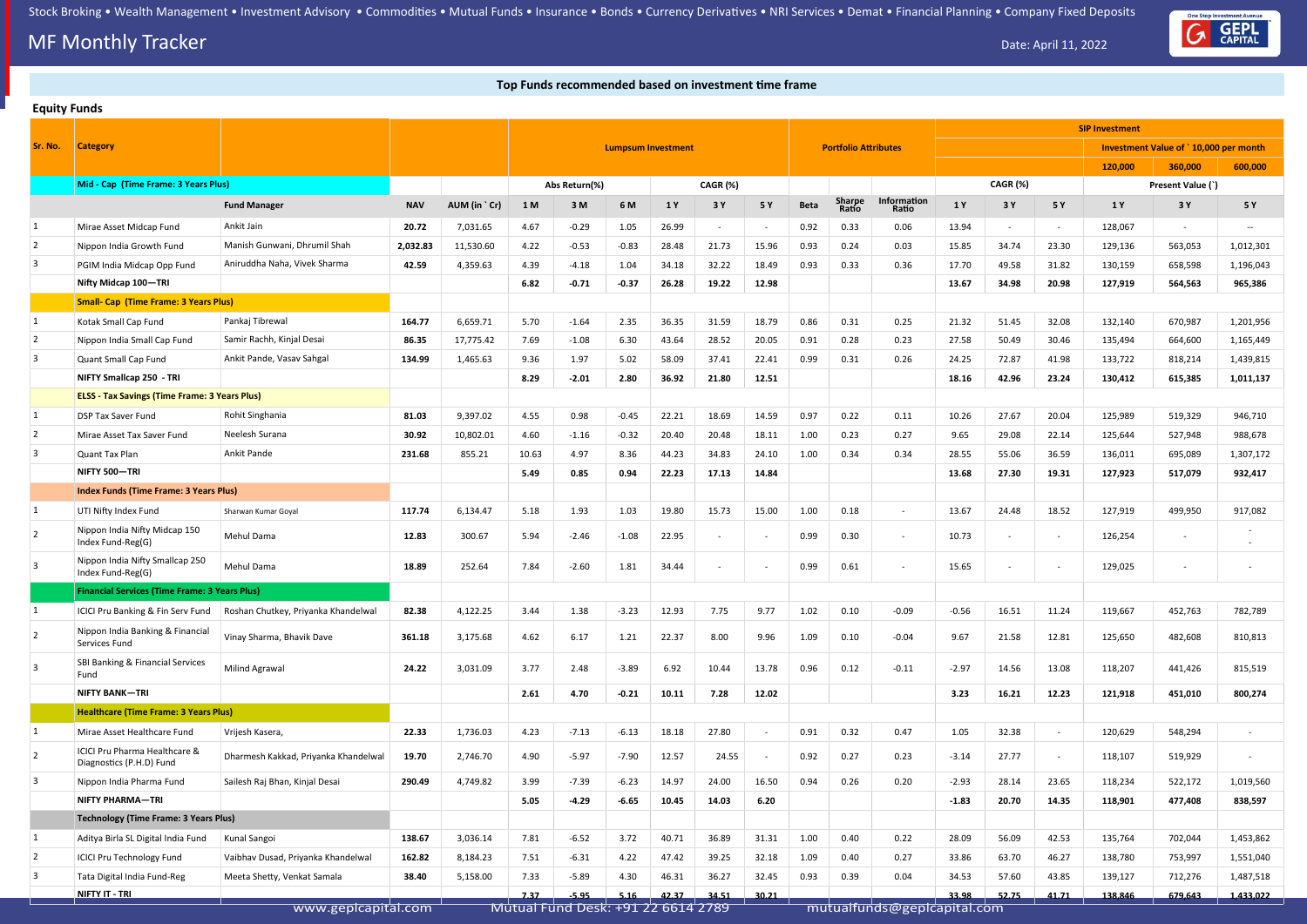## **MF Monthly Tracker** Date: April 11, 2022

### **Top Funds recommended based on investment time frame**



| <b>Equity Funds</b> |                                                 |                                                  |            |              |      |               |                           |         |          |        |             |                             |                                                                         |          |          |        |                       |                                       |         |
|---------------------|-------------------------------------------------|--------------------------------------------------|------------|--------------|------|---------------|---------------------------|---------|----------|--------|-------------|-----------------------------|-------------------------------------------------------------------------|----------|----------|--------|-----------------------|---------------------------------------|---------|
|                     |                                                 |                                                  |            |              |      |               |                           |         |          |        |             |                             |                                                                         |          |          |        | <b>SIP Investment</b> |                                       |         |
| Sr. No.             | <b>Category</b>                                 |                                                  |            |              |      |               | <b>Lumpsum Investment</b> |         |          |        |             | <b>Portfolio Attributes</b> |                                                                         |          |          |        |                       | Investment Value of `10,000 per month |         |
|                     |                                                 |                                                  |            |              |      |               |                           |         |          |        |             |                             |                                                                         |          |          |        | 120,000               | 360,000                               | 600,000 |
|                     | <b>FMCG (Time Frame: 3 Years Plus)</b>          |                                                  |            |              |      | Abs Return(%) |                           |         | CAGR (%) |        |             | <b>Portfolio Attributes</b> |                                                                         |          | CAGR (%) |        |                       | Present Value (`)                     |         |
|                     |                                                 | <b>Fund Manager</b>                              | <b>NAV</b> | AUM (in `Cr) | 1 M  | 3M            | 6 M                       | 1 Y     | 3 Y      | 5 Y    | <b>Beta</b> | <b>Sharpe</b><br>Ratio      | Information<br>Ratio                                                    | 1 Y      | 3 Y      | 5 Y    | 1 Y                   | 3 Y                                   | 5 Y     |
| 1                   | Mirae Asset Great Consumer Fund                 | Ankit Jain, Siddhant Chhabria                    | 53.86      | 1,584.84     | 3.69 | $-2.17$       | $-1.98$                   | 20.04   | 15.53    | 16.00  | 1.04        | 0.18                        | 0.11                                                                    | 8.86     | 22.83    | 17.44  | 125,189               | 490,074                               | 896,393 |
| $\overline{2}$      | Nippon India Consumption Fund                   | Amar Kalkundrikar                                | 113.79     | 181.12       | 6.09 | 1.19          | 0.32                      | 26.89   | 20.83    | 11.69  | 1.05        | 0.23                        | 0.29                                                                    | 17.62    | 29.74    | 20.51  | 130,114               | 531,979                               | 956,128 |
| $\overline{4}$      | <b>BNP Paribas India Consumption</b><br>Fund    | Karthikraj Lakshmanan, Chockalingam<br>Narayanan | 19.17      | 845.01       | 3.93 | $-0.52$       | $-1.93$                   | 16.93   | 19.30    |        | 0.91        | 0.24                        | 0.20                                                                    | 8.13     | 22.74    | $\sim$ | 124,769               | 489,543                               |         |
|                     | <b>NIFTY CONSUMPTION - TRI</b>                  |                                                  |            |              | 1.90 | $-1.70$       | $-3.15$                   | 16.92   | 13.91    | 12.90  |             |                             |                                                                         | 7.48     | 18.63    | 13.81  | 124,396               | 465,149                               | 828,770 |
|                     | <b>Infrastructure(Time Frame: 3 Years Plus)</b> |                                                  |            |              |      |               |                           |         |          |        |             |                             |                                                                         |          |          |        |                       |                                       |         |
| 1                   | Kotak Infra & Eco Reform Fund                   | Harish krishnan                                  | 32.44      | 493.18       | 5.54 | 0.41          | 1.33                      | 28.02   | 17.53    | 10.91  | 1.02        | 0.18                        | 0.02                                                                    | 19.80    | 32.38    | 19.06  | 131,313               | 548,344                               | 927,616 |
| $\overline{2}$      | Invesco India Infrastructure Fund               | Amit Nigam, Neelesh Dhamnaskar                   | 30.96      | 444.11       | 5.13 | $-1.78$       | 2.01                      | 31.41   | 21.58    | 15.17  | 0.96        | 0.23                        | 0.13                                                                    | 17.36    | 33.70    | 22.36  | 129,973               | 556,552                               | 993,160 |
| $\overline{3}$      | <b>ICICI Pru Infrastructure Fund</b>            | Ihab Dalwai                                      | 84.57      | 1,404.99     | 5.67 | 8.27          | 5.07                      | 36.32   | 17.34    | 12.43  | 1.13        | 0.18                        | 0.08                                                                    | 26.37    | 35.81    | 20.97  | 134,852               | 569,772                               | 965,150 |
|                     | <b>NIFTY INFRA - TRI</b>                        |                                                  |            |              | 6.28 | 3.44          | 2.41                      | 24.74   | 18.35    | 12.41  |             |                             |                                                                         | 19.02    | 28.76    | 18.86  | 130,884               | 525,978                               | 923,767 |
|                     | <b>Global Funds (Time Frame: 5 Years Plus)</b>  |                                                  |            |              |      |               |                           |         |          |        |             |                             |                                                                         |          |          |        |                       |                                       |         |
| 1                   | ICICI Pru US Bluechip Equity Fund               | Rohan Maru, Priyanka Khandelwal                  | 46.15      | 2,074.03     | 1.72 | $-0.86$       | 3.11                      | 10.17   | 19.55    | 17.70  | 0.78        | 0.25                        | 0.05                                                                    | 4.64     | 20.39    | 20.01  | 122,747               | 475,516                               | 946,187 |
| $\vert$ 2           | Motilal Oswal Nasdaq 100 ETF                    | Swapnil P Mayekar, Abhiroop Mukher-<br>jee       | 23.19      | 3,985.75     | 5.69 | $-8.71$       | 1.95                      | 14.63   | 28.69    | $\sim$ | 0.86        | 0.34                        | 0.07                                                                    | 1.30     | 27.25    | $\sim$ | 120,774               | 516,782                               | $\sim$  |
| $\overline{3}$      | PGIM India Global Equity Opp<br>Fund            | Ravi Adukia                                      | 32.16      | 1,471.35     | 3.71 | $-14.70$      | $-12.92$                  | $-1.62$ | 20.81    | 18.78  | 0.59        | 0.21                        | 0.05                                                                    | $-18.94$ | 15.42    | 19.78  | 108,071               | 446,426                               | 941,655 |
|                     | Returns Updated as on 01st April, 2022          |                                                  |            |              |      |               |                           |         |          |        |             |                             | Note: Ratios mentioned above are calculated for last 3 year time period |          |          |        |                       |                                       |         |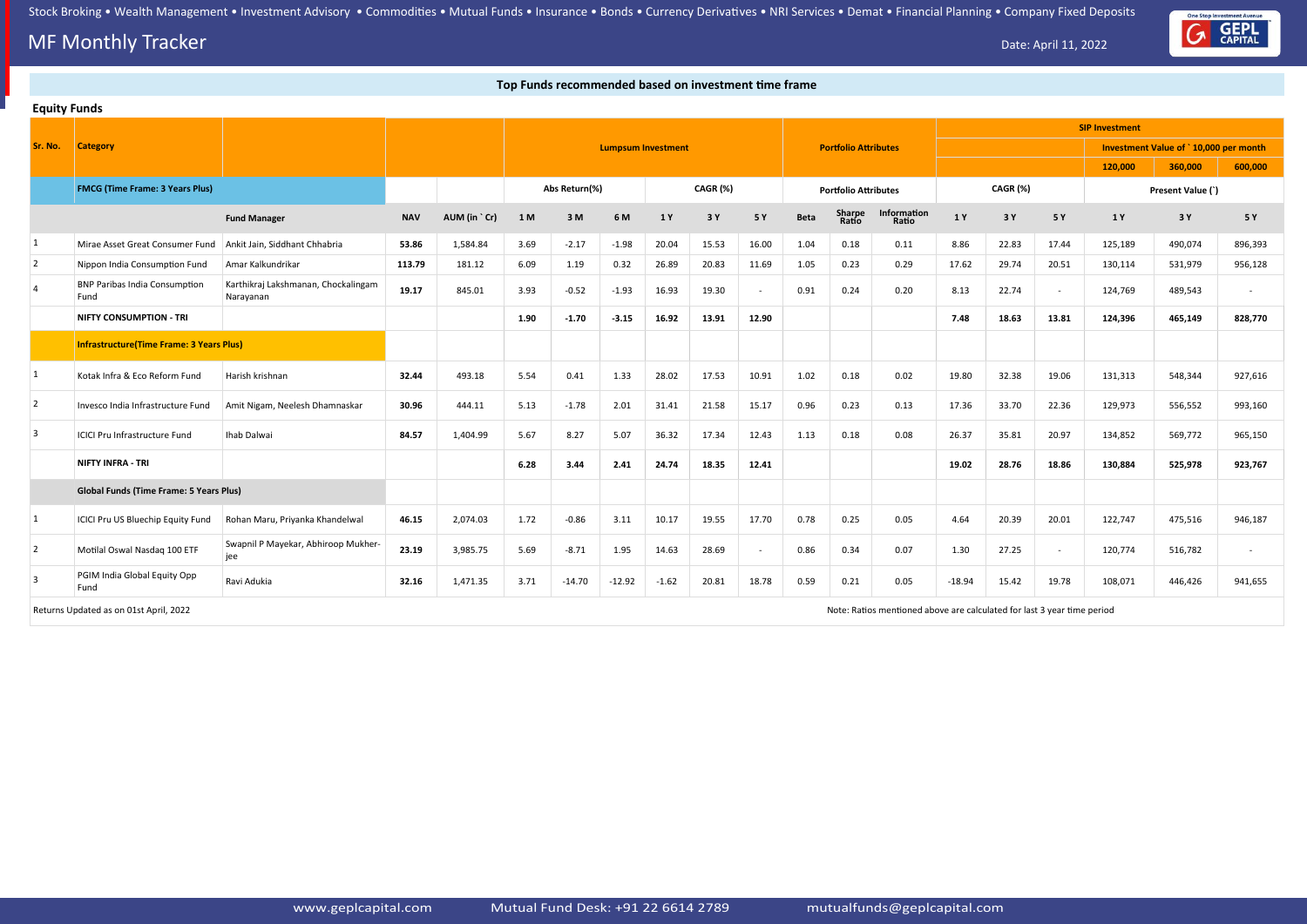## **MF Monthly Tracker** Date: April 11, 2022

#### **Top Funds recommended based on investment time frame**

#### **Hybrid Funds**

|                         |                                                            |                                  |            |              |                                                          |               |         |       |          |       |             |                 |                      |       | <b>SIP Investment</b>                 |                          |         |                   |           |
|-------------------------|------------------------------------------------------------|----------------------------------|------------|--------------|----------------------------------------------------------|---------------|---------|-------|----------|-------|-------------|-----------------|----------------------|-------|---------------------------------------|--------------------------|---------|-------------------|-----------|
| Sr. No.                 | <b>Category</b>                                            |                                  |            |              | <b>Portfolio Attributes</b><br><b>Lumpsum Investment</b> |               |         |       |          |       |             |                 |                      |       | Investment Value of `10,000 per month |                          |         |                   |           |
|                         |                                                            |                                  |            |              |                                                          |               |         |       |          |       |             |                 |                      |       |                                       |                          | 120,000 | 360,000           | 600,000   |
|                         | <b>Aggressive Hybrid (Time Frame: 2 Years Plus)</b>        |                                  |            |              |                                                          | Abs Return(%) |         |       | CAGR (%) |       |             |                 |                      |       | CAGR (%)                              |                          |         | Present Value (`) |           |
|                         |                                                            | <b>Fund Manager</b>              | <b>NAV</b> | AUM (in `Cr) | 1 M                                                      | 3M            | 6 M     | 1 Y   | 3 Y      | 5 Y   | <b>Beta</b> | Sharpe<br>Ratio | Information<br>Ratio | 1 Y   | 3 Y                                   | 5 Y                      | 1 Y     | 3 Y               | 5 Y       |
|                         | ICICI Pru Equity & Debt Fund                               | Sankaran Naren, Mittul Kalawadia | 228.53     | 18,714.49    | 3.75                                                     | 5.73          | 6.82    | 32.54 | 19.13    | 14.85 | 1.21        | 0.24            | 0.17                 | 27.11 | 31.86                                 | 21.69                    | 135,249 | 545,115           | 979,655   |
| $\overline{2}$          | DSP Equity & Bond Fund                                     | Atul Bhole, Abhishek Ghosh       | 229.84     | 7,304.55     | 2.42                                                     | $-3.44$       | $-3.15$ | 12.63 | 14.81    | 11.82 | 1.11        | 0.21            | 0.04                 | 2.45  | 18.40                                 | 14.83                    | 121,456 | 463,804           | 847,425   |
| 3                       | BOI AXA Mid & Small Cap Equity & Debt<br>Fund              | Alok Singh, Ajay Khandelwal      | 23.25      | 341.18       | 5.83                                                     | -4.44         | 2.33    | 33.70 | 21.33    | 15.63 | 0.68        | 0.26            | $-0.07$              | 18.67 | 36.61                                 | 22.78                    | 130,694 | 574,816           | 1,001,630 |
|                         | CRISIL Hybrid 35+65 - Aggressive Index                     |                                  |            |              | 2.72                                                     | 0.39          | 0.07    | 15.29 | 14.54    | 12.79 |             |                 |                      | 10.48 | 19.50                                 | 15.76                    | 126,115 | 470,248           | 865,045   |
|                         | <b>Dynamic Asset Allocation (Time Frame: 2 Years Plus)</b> |                                  |            |              |                                                          |               |         |       |          |       |             |                 |                      |       |                                       |                          |         |                   |           |
|                         | Edelweiss Balanced Advantage Fund                          | Bhavesh Jain, Bharat Lahoti      | 35.81      | 7,472.19     | 2.02                                                     | $-0.25$       | 0.28    | 13.00 | 14.90    | 12.22 | 0.48        | 0.29            | $-0.08$              | 6.83  | 18.31                                 | 14.86                    | 124,021 | 463,251           | 848,100   |
| $\overline{2}$          | Kotak Balanced Advantage Fund                              | Harish krishnan, Hiten Shah      | 14.48      | 13,063.89    | 2.19                                                     | 0.37          | 0.72    | 9.53  | 11.64    |       | 0.58        | 0.18            | $-0.17$              | 6.11  | 13.71                                 | $\overline{\phantom{a}}$ | 123,602 | 436,495           |           |
| 3                       | Nippon India Balanced Advantage Fund                       | Manish Gunwani, Sushil Budhia    | 121.36     | 5,735.16     | 2.48                                                     | 0.13          | $-0.27$ | 10.59 | 9.99     | 9.42  | 0.55        | 0.16            | $-0.20$              | 5.03  | 13.70                                 | 10.98                    | 122,971 | 436,464           | 778,208   |
|                         | NIFTY 50-TRI                                               |                                  |            |              | 5.22                                                     | 2.03          | 1.21    | 20.23 | 16.16    | 15.40 |             |                 |                      | 14.14 | 24.99                                 | 18.99                    | 128,179 | 503,060           | 926,199   |
|                         | <b>Crisil Short Term Bond Fund Index</b>                   |                                  |            |              | 0.37                                                     | 1.11          | 1.97    | 5.19  | 7.58     | 7.29  |             |                 |                      | 5.02  | 6.62                                  | 7.51                     | 122,968 | 396,314           | 718,994   |
|                         | <b>Multi Asset Allocation (Time Frame: 3 Year Plus)</b>    |                                  |            |              |                                                          |               |         |       |          |       |             |                 |                      |       |                                       |                          |         |                   |           |
| $\vert$ 1               | ICICI Pru Multi-Asset Fund                                 | Sankaran Naren, Ihab Dalwai      | 438.76     | 12,702.59    | 3.75                                                     | 6.84          | 7.82    | 30.54 | 17.66    | 13.75 | 0.17        | 0.23            | 0.05                 | 26.87 | 29.08                                 | 19.93                    | 135,119 | 527,921           | 944,622   |
| $\overline{2}$          | Quant Multi Asset Fund                                     | Sanjeev Sharma, Ankit Pande      | 82.53      | 213.40       | 9.77                                                     | 5.72          | 12.19   | 49.44 | 30.87    | 19.49 | 0.69        | 0.32            | 0.18                 | 30.35 | 43.64                                 | 31.00                    | 136,955 | 619,767           | 1,177,633 |
| 3                       | Axis Triple Advantage Fund                                 | R. Sivakumar, Ashish Naik        | 30.41      | 1,662.59     | 3.10                                                     | $-2.38$       | $-0.31$ | 17.40 | 16.74    | 12.60 | 0.69        | 0.24            | $-0.04$              | 7.95  | 19.61                                 | 16.03                    | 124,666 | 470,931           | 869,828   |
|                         | NIFTY 50 - TRI                                             |                                  |            |              | 5.22                                                     | 2.03          | 1.21    | 20.23 | 16.16    | 15.40 |             |                 |                      | 14.14 | 24.99                                 | 18.99                    | 128,179 | 503,060           | 926,199   |
|                         | <b>Crisil Short Term Bond Fund Index</b>                   |                                  |            |              | 0.37                                                     | 1.11          | 1.97    | 5.19  | 7.58     | 7.29  |             |                 |                      | 5.02  | 6.62                                  | 7.51                     | 122,968 | 396,314           | 718,994   |
|                         | Fund of Funds (Domestic) (Time Frame: 3 Year Plus)         |                                  |            |              |                                                          |               |         |       |          |       |             |                 |                      |       |                                       |                          |         |                   |           |
|                         | Kotak Asset Allocator Fund                                 | Devender Singhal, Arjun Khanna   | 136.41     | 576.34       | 3.32                                                     | 0.63          | 1.85    | 18.27 | 19.24    | 13.80 | 0.55        | 0.32            | 0.01                 | 12.51 | 23.63                                 | 18.94                    | 127,266 | 494,858           | 925,187   |
| $\overline{2}$          | ICICI Pru Asset Allocator Fund(FOF)                        | Sankaran Naren, Dharmesh Kakkad  | 79.09      | 15,179.01    | 1.41                                                     | 1.65          | 1.68    | 13.97 | 12.80    | 11.59 | 0.58        | 0.23            | $-0.13$              | 9.94  | 16.92                                 | 14.11                    | 125,741 | 455,135           | 834,183   |
|                         | Mirae Asset Equity Allocator FoF                           | <b>Bharti Sawant</b>             | 15.91      | 240.86       | 4.67                                                     | 0.26          | 0.00    | 19.68 | $\sim$   |       | 0.99        | 0.53            | $-0.30$              | 11.78 | $\sim$                                |                          | 126,853 | $\sim$            |           |
|                         | NIFTY 50 - TRI                                             |                                  |            |              | 5.22                                                     | 2.03          | 1.21    | 20.23 | 16.16    | 15.40 |             |                 |                      | 14.14 | 24.99                                 | 18.99                    | 128,179 | 503,060           | 926,199   |
|                         | <b>Crisil Short Term Bond Fund Index</b>                   |                                  |            |              | 0.37                                                     | 1.11          | 1.97    | 5.19  | 7.58     | 7.29  |             |                 |                      | 5.02  | 6.62                                  | 7.51                     | 122,968 | 396,314           | 718,994   |
|                         | <b>Equity Savings (Time Frame: At least 1 Year)</b>        |                                  |            |              |                                                          |               |         |       |          |       |             |                 |                      |       |                                       |                          |         |                   |           |
|                         | <b>HDFC Equity Savings Fund</b>                            | Gopal Agrawal, Krishan Daga      | 48.62      | 2,519.88     | 2.30                                                     | 1.82          | 1.99    | 12.96 | 9.62     | 8.36  | $-0.49$     | 0.18            | 0.09                 | 8.46  | 13.89                                 | 10.63                    | 124,960 | 437,577           | 772,210   |
| $\sqrt{2}$              | Mahindra Manulife Equity Savings Dhan<br>Sanchay Yojana    | Fatema Pacha, Manish Lodha       | 15.70      | 399.32       | 2.87                                                     | 0.75          | 1.34    | 12.37 | 11.91    | 8.89  | $-0.28$     | 0.21            | 0.14                 | 8.06  | 15.23                                 | 11.69                    | 124,728 | 445,285           | 790,745   |
| $\overline{\mathbf{3}}$ | UTI Equity Savings Fund                                    | V. Srivatsa, Sunil Patil         | 13.28      | 242.75       | 2.08                                                     | 1.77          | 1.94    | 10.81 | 9.30     |       | $-0.34$     | 0.19            | 0.09                 | 7.72  | 12.56                                 | $\sim$                   | 124,535 | 429,903           |           |
|                         | NIFTY 50-TRI                                               |                                  |            |              | 5.22                                                     | 2.03          | 1.21    | 20.23 | 16.16    | 15.40 |             |                 |                      | 14.14 | 24.99                                 | 18.99                    | 128,179 | 503,060           | 926,199   |
|                         | <b>CRISIL Liquid Fund Index</b>                            |                                  |            |              | 0.34                                                     | 0.95          | 1.88    | 3.68  | 4.70     | 5.71  |             |                 |                      | 4.06  | 4.22                                  | 5.15                     | 122,402 | 383,013           | 680,217   |
|                         | Arbitrage (Time Frame: 3 Months Plus)                      |                                  |            |              |                                                          |               |         |       |          |       |             |                 |                      |       |                                       |                          |         |                   |           |
|                         | SBI Arbitrage Opportunities Fund                           | Neeraj Kumar, R. Arun            | 27.29      | 6,296.42     | 0.10                                                     | 0.98          | 2.09    | 4.23  | 4.38     | 4.96  | 0.28        | 0.12            | 0.08                 | 4.26  | 3.97                                  | 4.59                     | 122,521 | 381,664           | 671,182   |
| $\overline{2}$          | Kotak Equity Arbitrage Fund                                | Hiten Shah                       | 30.22      | 25,207.62    | 0.12                                                     | 0.98          | 1.90    | 4.08  | 4.63     | 5.22  | 0.22        | 0.27            | 0.15                 | 4.08  | 4.22                                  | 4.86                     | 122,417 | 383,027           | 675,542   |
| $\overline{\mathbf{3}}$ | UTI Arbitrage Fund                                         | Sharwan Kumar Goyal, Amit Sharma | 28.44      | 5,783.94     | 0.11                                                     | 0.87          | 1.70    | 3.94  | 4.58     | 5.15  | 0.21        | 0.24            | 0.13                 | 3.76  | 4.10                                  | 4.78                     | 122,229 | 382,342           | 674,245   |
|                         | <b>CRISIL Liquid Fund Index</b>                            |                                  |            |              | 0.34                                                     | 0.95          | 1.88    | 3.68  | 4.70     | 5.71  |             |                 |                      | 4.06  | 4.22                                  | 5.15                     | 122,402 | 383,013           | 680,217   |

www.geplcapital.com Mutual Fund Desk: +91 22 6614 2789 mutualfunds@geplcapital.com

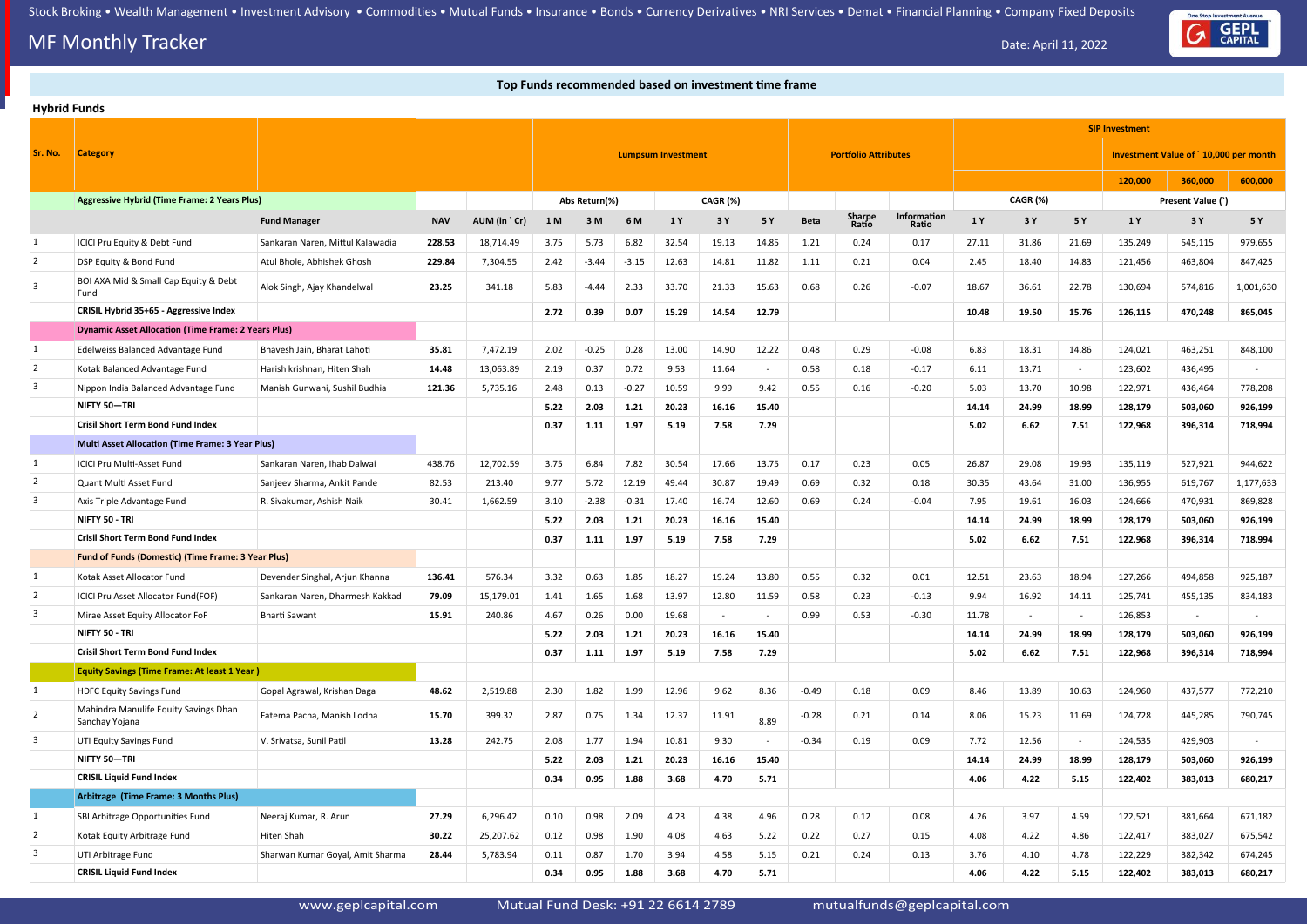## **MF Monthly Tracker** Date: April 11, 2022

#### **Top Funds recommended based on investment time frame**

|                   | <b>Hybrid Funds</b>                                           |                              |            |              |         |               |          |                           |                          |       |             |                             |                                                                         |          |          |            |                       |                                       |         |
|-------------------|---------------------------------------------------------------|------------------------------|------------|--------------|---------|---------------|----------|---------------------------|--------------------------|-------|-------------|-----------------------------|-------------------------------------------------------------------------|----------|----------|------------|-----------------------|---------------------------------------|---------|
|                   |                                                               |                              |            |              |         |               |          |                           |                          |       |             |                             |                                                                         |          |          |            | <b>SIP Investment</b> |                                       |         |
| Sr. No.           | <b>Category</b>                                               |                              |            |              |         |               |          | <b>Lumpsum Investment</b> |                          |       |             | <b>Portfolio Attributes</b> |                                                                         |          |          |            |                       | Investment Value of `10,000 per month |         |
|                   |                                                               |                              |            |              |         |               |          |                           |                          |       |             |                             |                                                                         |          |          |            | 120,000               | 360,000                               | 600,000 |
|                   | Fund of Funds - Overseas (Time Frame: 5 Years Plus)           |                              |            |              |         | Abs Return(%) |          |                           | CAGR (%)                 |       |             |                             |                                                                         |          | CAGR (%) |            |                       | Present Value (`)                     |         |
|                   |                                                               | <b>Fund Manager</b>          | <b>NAV</b> | AUM (in `Cr) | 1 M     | 3M            | 6 M      | 1 Y                       | 3 Y                      | 5 Y   | <b>Beta</b> | Sharpe<br>Ratio             | Information<br>Ratio                                                    | 1Y       | 3 Y      | <b>5 Y</b> | 1Y                    | 3 Y                                   | 5 Y     |
| $\mathbf{1}$      | Edelweiss US Technology Equity FOF                            | Bhavesh Jain, Bharat Lahoti  | 16.88      | 1,884.86     | 2.17    | $-16.80$      | $-9.88$  | $-6.56$                   | $\sim$                   |       | 0.73        | 0.31                        | $-0.01$                                                                 | $-16.96$ | $\sim$   |            | 109,381               | $\sim$                                |         |
| $\overline{2}$    | Aditya Birla SL Global Emerging Opp Fund                      | Vinod Narayan Bhat           | 20.91      | 279.13       | 3.96    | $-4.82$       | 3.12     | 14.22                     | 18.71                    | 12.06 | 0.45        | 0.24                        | 0.01                                                                    | 7.17     | 20.87    | 16.79      | 124,215               | 478,408                               | 883,970 |
| $\overline{3}$    | Franklin India Feeder - Franklin U.S. Oppor-<br>tunities Fund | Sandeep Manam                | 52.41      | 3,610.35     | 4.21    | $-11.54$      | $-8.87$  | 4.59                      | 19.59                    | 19.36 | 2.39        | 0.21                        | 0.16                                                                    | $-12.28$ | 15.48    | 19.11      | 112,413               | 446,764                               | 928,488 |
| 4                 | Edelweiss Gr China Equity Off-Shore Fund                      | Bhavesh Jain, Bharat Lahoti  | 40.09      | 1,840.67     | $-6.35$ | $-14.54$      | $-17.56$ | $-25.64$                  | 13.16                    | 14.47 | 0.45        | 0.16                        | $-0.01$                                                                 | $-35.79$ | 2.69     | 9.64       | 96,214                | 374,649                               | 755,092 |
| 5                 | Kotak Global Innovation FoF                                   | Arjun Khanna                 | 8.29       | 1,381.63     | 1.94    | $-13.41$      | $-14.48$ | $\overline{\phantom{a}}$  | $\overline{\phantom{a}}$ |       | 2.71        | $-0.70$                     | $-0.71$                                                                 | $\sim$   |          |            |                       | $\overline{\phantom{a}}$              |         |
|                   |                                                               |                              |            |              |         |               |          |                           |                          |       |             |                             |                                                                         |          |          |            |                       |                                       |         |
| <b>Gold Funds</b> |                                                               |                              |            |              |         |               |          |                           |                          |       |             |                             |                                                                         |          |          |            |                       |                                       |         |
|                   | (Time Frame: 3Years Plus)                                     |                              |            |              |         |               |          |                           |                          |       |             |                             |                                                                         |          |          |            |                       |                                       |         |
| $\mathbf{1}$      | Aditya Birla SL Gold Fund                                     | Lovelish Solanki             | 15.75      | 262.74       | 1.79    | 6.82          | 9.91     | 12.82                     | 15.18                    | 10.74 | 1.49        | 0.22                        | 0.15                                                                    | 13.55    | 9.78     | 12.11      | 127,850               | 414,091                               | 798,167 |
| $\overline{2}$    | Nippon India Gold Savings Fund                                | Mehul Dama                   | 20.82      | 1,448.76     | 2.21    | 7.29          | 10.57    | 13.48                     | 16.21                    | 10.74 | 1.69        | 0.22                        | 0.15                                                                    | 13.47    | 9.98     | 12.22      | 127,806               | 415,189                               | 800,256 |
| 3                 | ICICI Pru Regular Gold Savings Fund(FOF)                      | Manish Banthia, Nishit Patel | 16.62      | 671.03       | 1.34    | 6.12          | 10.63    | 14.16                     | 15.40                    | 10.43 | 1.57        | 0.22                        | 0.14                                                                    | 13.84    | 9.89     | 12.24      | 127,921               | 414,675                               | 800,577 |
|                   | Returns Updated as on 01st April, 2022                        |                              |            |              |         |               |          |                           |                          |       |             |                             | Note: Ratios mentioned above are calculated for last 3 year time period |          |          |            |                       |                                       |         |

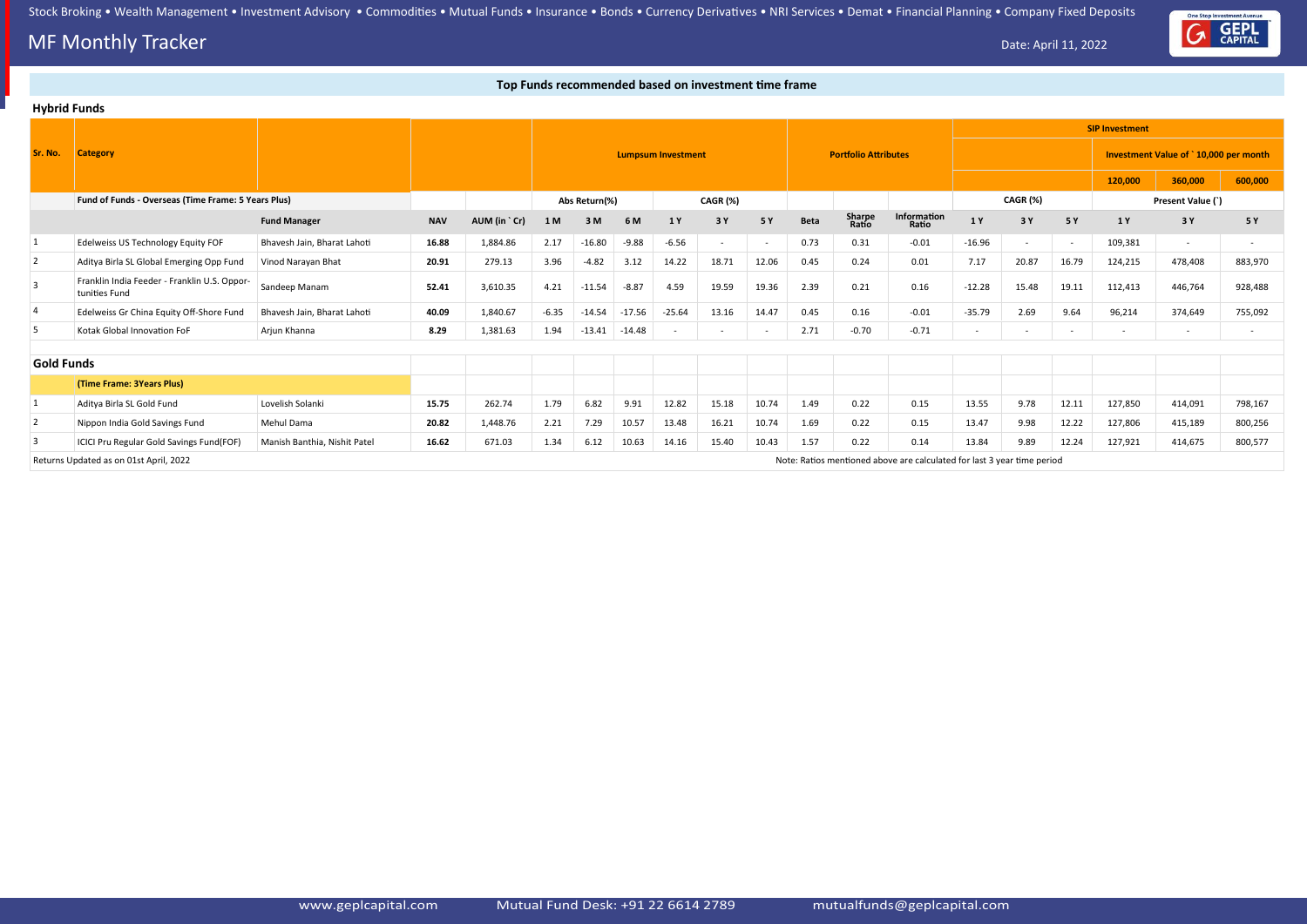## **MF Monthly Tracker** Date: April 11, 2022

One Stop Investment Avenue

| Top Funds recommended based on investment time frame |                                                    |                                         |            |              |       |                             |                           |                 |      |                             |                           |      |                              |                 |                             |                             |      |                       |                                          |
|------------------------------------------------------|----------------------------------------------------|-----------------------------------------|------------|--------------|-------|-----------------------------|---------------------------|-----------------|------|-----------------------------|---------------------------|------|------------------------------|-----------------|-----------------------------|-----------------------------|------|-----------------------|------------------------------------------|
| <b>Debt Funds</b>                                    |                                                    |                                         |            |              |       |                             |                           |                 |      |                             |                           |      |                              |                 |                             |                             |      |                       |                                          |
| Sr. No.                                              | <b>Overnight (Time Frame: 1 Day)</b>               |                                         |            |              |       |                             |                           |                 |      | <b>Annualised Return(%)</b> |                           |      |                              |                 |                             | <b>Portfolio Attributes</b> |      |                       |                                          |
|                                                      |                                                    | <b>Fund Manager</b>                     | <b>NAV</b> | AUM (in `Cr) |       | 1 D                         | 3D                        | 1W              |      | 2 W                         | 1 M                       | 3M   | 6 M                          | <b>YTM</b>      | <b>Avg Maturity (Years)</b> | <b>Std Dev</b>              |      | Sharpe                | <b>Information Ratio</b>                 |
| $\vert$ 1                                            | Axis Overnight Fund                                | Aditya Pagaria                          | 1122.14    | 11669.07     |       | 3.53                        | 3.54                      | 3.41            |      | 3.36                        | 3.34                      | 3.38 | 3.33                         | 3.26            | 0.01                        | 0.30                        |      | $-0.24$               | $-0.51$                                  |
| 2                                                    | SBI Overnight Fund                                 | R. Arun                                 | 3426.30    | 22365.11     |       | 3.62                        | 3.62                      | 3.45            |      | 3.34                        | 3.30                      | 3.32 | 3.27                         | 3.24            | 0.00                        | 0.31                        |      | $-0.26$               | $-0.53$                                  |
| $\overline{3}$                                       | UTI Overnight Fund                                 | Amandeep Singh Chopra, Amit Shar-<br>ma | 2884.28    | 7843.96      |       | 3.40                        | 3.40                      | 3.31            |      | 3.29                        | 3.29                      | 3.33 | 3.29                         | 3.27            | 0.00                        | 0.31                        |      | $-0.22$               | $-0.52$                                  |
|                                                      | <b>Crisil Liquid Fund Index</b>                    |                                         |            |              |       | 7.51                        | 4.50                      | 4.10            |      | 3.92                        | 3.95                      | 3.85 | 3.76                         |                 |                             |                             |      |                       |                                          |
|                                                      |                                                    |                                         |            |              |       |                             |                           |                 |      |                             |                           |      |                              |                 |                             |                             |      | <b>SIP Investment</b> |                                          |
| Sr. No.                                              | <b>Category</b>                                    |                                         |            |              |       |                             | <b>Lumpsum Investment</b> |                 |      |                             |                           |      | <b>Portfolio Attributes</b>  |                 |                             |                             |      |                       | Investment Value of `10,000 per<br>month |
|                                                      |                                                    |                                         |            |              |       |                             |                           |                 |      |                             |                           |      |                              |                 |                             |                             |      | 120,000               | 360,000                                  |
|                                                      | Liquid (Time Frame: 1 Day - 3 Months)              |                                         |            |              |       | <b>Annualised Return(%)</b> |                           | <b>CAGR (%)</b> |      |                             |                           |      |                              |                 |                             | CAGR (%)                    |      |                       | Present Value (`)                        |
|                                                      |                                                    | <b>Fund Manager</b>                     | <b>NAV</b> | AUM (in      | $1 M$ | 3M                          | 6 M                       | 1 Y             | 3 Y  | <b>YTM</b>                  | Average<br>Maturity (Yrs) |      | <b>Standard</b><br>Deviation | Sharpe<br>Ratio | Information<br>Ratio        | 1 Y                         | 3 Y  | 1 Y                   | 3 Y                                      |
| 1                                                    | <b>HSBC Cash Fund</b>                              | Kapil Punjabi                           | 2,107.59   | 3,316.75     | 3.72  | 3.54                        | 3.48                      | 3.37            | 4.29 | 3.66                        | 0.06                      |      | 0.44                         | 0.20            | $-1.08$                     | 3.70                        | 3.77 | 1,22,187              | 3,80,535                                 |
| $\overline{2}$                                       | UTI Liquid Cash Plan                               | Amandeep Singh Chopra, Amit<br>Sharma   | 3,467.79   | 27,814.58    | 3.73  | 3.54                        | 3.50                      | 3.39            | 4.34 | 3.58                        | 0.06                      |      | 0.44                         | 0.22            | $-0.95$                     | 3.76                        | 3.84 | 1,22,228              | 3,80,932                                 |
| $\mathbf{3}$                                         | Baroda Liquid Fund                                 | Alok Sahoo                              | 2,431.96   | 4,613.72     | 3.82  | 3.61                        | 3.52                      | 3.43            | 4.35 | 3.71                        | 0.04                      |      | 0.45                         | 0.21            | $-0.61$                     | 3.79                        | 3.85 | 1,22,249              | 3,80,989                                 |
|                                                      | <b>Crisil Liquid Fund Index</b>                    |                                         |            |              | 3.95  | 3.85                        | 3.76                      | 3.68            | 4.70 |                             |                           |      |                              |                 |                             | 4.02                        | 4.20 | 1,22,379              | 3,82,913                                 |
|                                                      | Ultra Short Term (Time Frame: 3 Months - 6 Months) |                                         |            |              |       |                             |                           |                 |      |                             |                           |      |                              |                 |                             |                             |      |                       |                                          |
| $\mathbf{1}$                                         | Aditya Birla SL Savings Fund                       | Kaustubh Gupta, Sunaina da<br>Cunha     | 440.32     | 15,455.88    | 4.85  | 4.53                        | 4.03                      | 4.17            | 6.05 | 4.79                        | 0.52                      |      | 0.98                         | 0.62            | 0.32                        | 4.48                        | 5.29 | 1,22,634              | 3,88,917                                 |
| 2                                                    | ICICI Pru Ultra Short Term Fund                    | Manish Banthia, Ritesh Lunawat          | 22.42      | 11,897.50    | 4.00  | 3.85                        | 3.69                      | 3.96            | 5.89 | 4.43                        | 0.29                      |      | 0.85                         | 0.68            | $-0.22$                     | 4.15                        | 5.11 | 1,22,442              | 3,87,941                                 |
| $\overline{3}$                                       | Nippon India Ultra Short Dura-<br>tion             | Vivek Sharma,                           | 3,280.96   | 4,103.06     | 4.58  | 4.24                        | 3.96                      | 7.71            | 4.08 | 4.87                        | 0.55                      |      | 3.23                         | 0.04            | $-0.05$                     | 6.67                        | 6.01 | 1,23,906              | 3,92,960                                 |
|                                                      | <b>Crisil Liquid Fund Index</b>                    |                                         |            |              | 3.95  | 3.85                        | 3.76                      | 3.68            | 4.70 |                             |                           |      |                              |                 |                             | 4.02                        | 4.20 | 1,22,379              | 3,82,913                                 |
|                                                      | Money Market (Time Frame: 6 Months - 1 Year)       |                                         |            |              |       |                             |                           |                 |      |                             |                           |      |                              |                 |                             |                             |      |                       |                                          |
| $\mathbf{1}$                                         | Nippon India Money Market<br>Fund                  | Anju Chhajer,                           | 3,321.50   | 9,247.72     | 4.92  | 4.42                        | 4.04                      | 3.92            | 5.56 | 4.27                        | 0.38                      |      | 0.76                         | 0.61            | 0.25                        | 4.37                        | 4.84 | 1,22,570              | 3,86,435                                 |
| $\overline{2}$                                       | Aditya Birla SL Money Manager<br>Fund              | Kaustubh Gupta, Mohit Sharma            | 296.28     | 16,479.97    | 4.68  | 4.32                        | 3.97                      | 3.97            | 5.77 | 4.39                        | 0.38                      |      | 0.94                         | 0.56            | 0.28                        | 4.34                        | 5.02 | 1,22,554              | 3,87,428                                 |
| $\mathbf{3}$                                         | <b>HDFC Money Market Fund</b>                      | Anil Bamboli,                           | 4,590.61   | 13,272.62    | 4.78  | 4.18                        | 3.88                      | 3.89            | 5.71 | 4.57                        | 0.49                      |      | 1.02                         | 0.50            | 0.26                        | 4.24                        | 4.94 | 1,22,498              | 3,86,992                                 |
|                                                      | <b>Crisil Liquid Fund Index</b>                    |                                         |            |              | 3.95  | 3.85                        | 3.76                      | 3.68            | 4.70 |                             |                           |      |                              |                 |                             | 4.02                        | 4.20 | 1,22,379              | 3,82,913                                 |
|                                                      | <b>Floating Rate (More than 2 years)</b>           |                                         |            |              |       |                             |                           |                 |      |                             |                           |      |                              |                 |                             |                             |      |                       |                                          |
| $\mathbf{1}$                                         | HDFC Floating Rate Debt Fund                       | Shobhit Mehrotra                        | 39.60      | 20,734.04    | 5.42  | 3.69                        | 3.01                      | 4.45            | 6.78 | 5.51                        | 3.97                      |      | 1.32                         | 0.62            | 0.03                        | 4.13                        | 5.97 | 1,22,432              | 3,92,718                                 |
| $\overline{2}$                                       | Kotak Floating Rate Fund                           | Deepak Agrawal                          | 1,214.82   | 7,858.03     | 4.14  | 3.68                        | 3.05                      | 5.65            |      | 5.84                        | 4.17                      |      | 2.41                         | 0.35            | 0.08                        | 4.60                        | 6.43 | 1,22,704              | $\overline{\phantom{a}}$                 |
| $\mathbf{3}$                                         | <b>ICICI Pru Floating Interest Fund</b>            | Rahul Goswami, Nikhil Kabra             | 337.33     | 15,030.56    | 6.21  | 1.87                        | 0.91                      | 4.01            | 6.63 | 5.55                        | 8.04                      |      | 1.72                         | 0.46            | 0.27                        | 3.09                        | 5.65 | 1,21,822              | 3,90,913                                 |
|                                                      | <b>Crisil Liquid Fund Index</b>                    |                                         |            |              | 3.95  | 3.85                        | 3.76                      | 3.68            | 4.70 |                             |                           |      |                              |                 |                             | 4.02                        | 4.20 | 1,22,379              | 3,82,913                                 |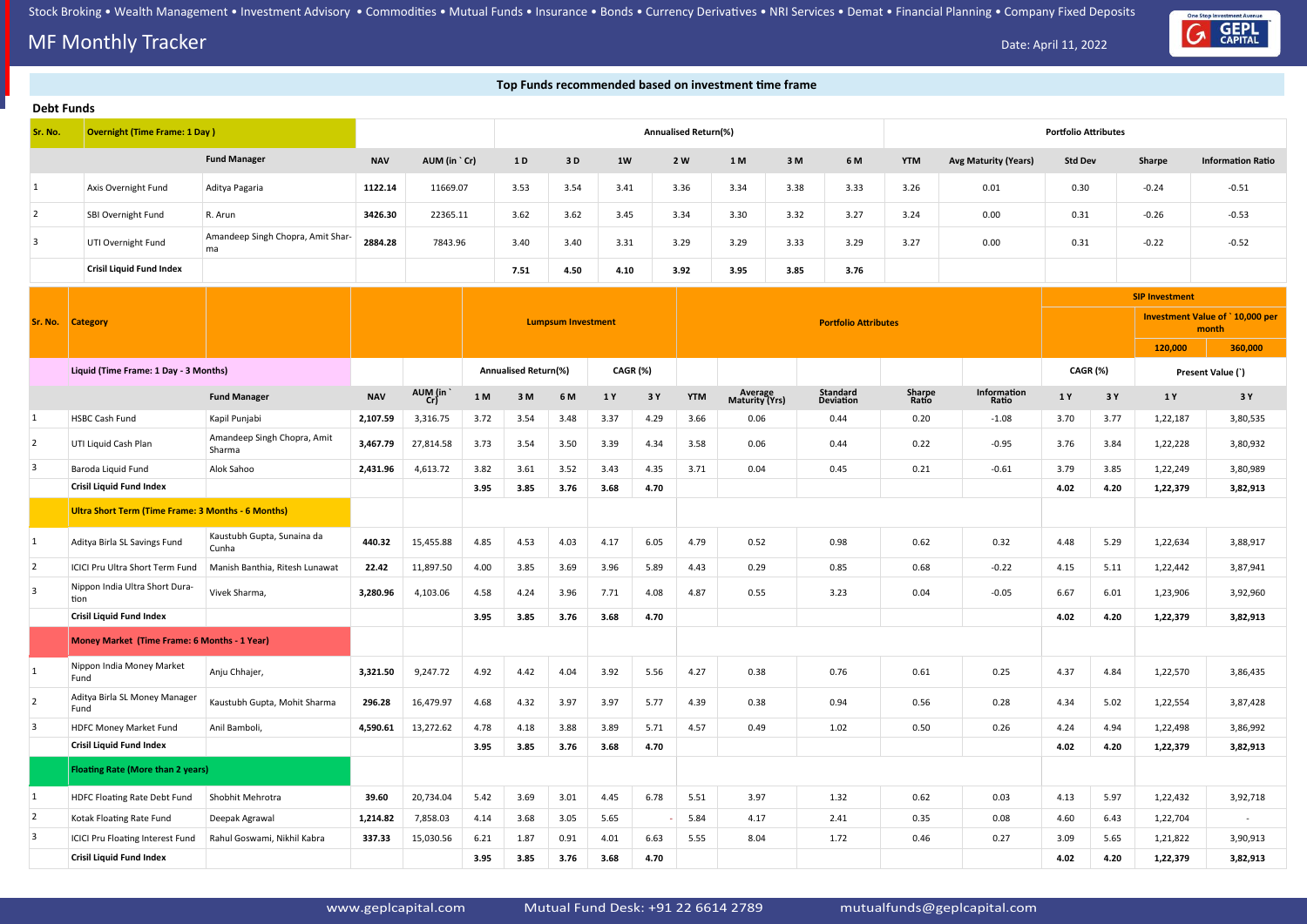### **MF Monthly Tracker** Date: April 11, 2022

#### **Top Funds recommended based on investment time frame**

#### **Debt Funds**



|                 |                                                                                                                   |                              |            |           |             |                             |                           |          |                          |            |                           |                             |                 | <b>SIP Investment</b> |          |               |                                          |          |
|-----------------|-------------------------------------------------------------------------------------------------------------------|------------------------------|------------|-----------|-------------|-----------------------------|---------------------------|----------|--------------------------|------------|---------------------------|-----------------------------|-----------------|-----------------------|----------|---------------|------------------------------------------|----------|
|                 | <b>Sr. No. Category</b>                                                                                           |                              |            |           |             |                             | <b>Lumpsum Investment</b> |          |                          |            |                           | <b>Portfolio Attributes</b> |                 |                       |          |               | Investment Value of `10,000 per<br>month |          |
|                 |                                                                                                                   |                              |            |           |             |                             |                           |          |                          |            |                           |                             |                 |                       |          |               | 120,000                                  | 360,000  |
|                 | Low Duration (Time Frame: 6 Months - 1 Year)                                                                      |                              |            |           |             | <b>Annualised Return(%)</b> |                           | CAGR (%) |                          |            |                           |                             |                 |                       | CAGR (%) |               | Present Value (`)                        |          |
|                 |                                                                                                                   | <b>Fund Manager</b>          | <b>NAV</b> | AUM (in ` | $1\,\rm{M}$ | 3M                          | 6 M                       | 1 Y      | 3 Y                      | <b>YTM</b> | Average<br>Maturity (Yrs) | Standard<br>Deviation       | Sharpe<br>Ratio | Information<br>Ratio  | 1 Y      | 3 Y           | 1 Y                                      | 3Y       |
| $\vert 1 \vert$ | <b>ICICI Pru Savings Fund</b>                                                                                     | Rahul Goswami, Rohan Maru    | 433.36     | 24,605.33 | 6.56        | 3.20                        | 2.45                      | 4.17     | 6.50                     | 4.96       | 5.65                      | 1.41                        | 0.53            | $-0.18$               | 3.82     | 5.56          | 1,22,250                                 | 3,90,423 |
| $\overline{2}$  | <b>HDFC Low Duration Fund</b>                                                                                     | Anupam Joshi                 | 46.81      | 18,437.88 | 4.81        | 3.68                        | 3.22                      | 4.01     | 6.14                     | 5.14       | 2.47                      | 1.16                        | 0.56            | 0.28                  | 3.98     | 5.38          | 1,22,348                                 | 3,89,452 |
| $\vert 3 \vert$ | Aditya Birla SL Low Duration Fund                                                                                 | Kaustubh Gupta, Mohit Sharma | 535.94     | 15,158.15 | 5.59        | 4.27                        | 3.49                      | 3.91     | 6.04                     | 5.01       | 1.01                      | 1.29                        | 0.46            | 0.25                  | 4.08     | 5.22          | 1,22,401                                 | 3,88,537 |
|                 | <b>Crisil Liquid Fund Index</b>                                                                                   |                              |            |           | 3.95        | 3.85                        | 3.76                      | 3.68     | 4.70                     |            |                           |                             |                 |                       | 4.02     | 4.20          | 1,22,379                                 | 3,82,913 |
|                 | <b>Banking &amp; PSU (Time Frame: More than 3 years)</b>                                                          |                              |            |           |             |                             |                           |          |                          |            |                           |                             |                 |                       |          |               |                                          |          |
| 1               | Nippon India Banking & PSU Debt<br>Fund                                                                           | Pranay Sinha, Vivek Sharma   | 16.85      | 4,744.46  | 3.95        | 3.74                        | 3.17                      | 4.59     | 7.75                     | 5.43       | 3.17                      | 2.59                        | 0.43            | 0.12                  | 4.28     | 6.36          | 1,22,521                                 | 3,94,859 |
| $\overline{2}$  | HDFC Banking and PSU Debt Fund                                                                                    | Anil Bamboli,                | 18.64      | 7,743.78  | 3.75        | 3.16                        | 2.93                      | 4.51     | 7.42                     | 5.43       | 3.07                      | 2.40                        | 0.43            | 0.10                  | 4.12     | 6.19          | 1,22,424                                 | 3,93,956 |
| $\vert 3 \vert$ | Kotak Banking and PSU Debt Fund                                                                                   | Deepak Agrawal,              | 52.79      | 8,981.41  | 3.87        | 3.27                        | 3.01                      | 4.93     | 7.70                     | 5.68       | 4.58                      | 2.50                        | 0.45            | 0.13                  | 4.49     | 6.32          | 1,22,644                                 | 3,94,643 |
|                 | <b>Crisil Short Term Bond Fund Index</b>                                                                          |                              |            |           | 4.40        | 4.49                        | 3.95                      | 5.19     | 7.58                     |            |                           |                             |                 |                       | 5.00     | 6.58          | 1,22,956                                 | 3,96,124 |
|                 | <b>ETFs/FOFs (Time Frame: 2 years plus)</b>                                                                       |                              |            |           |             |                             |                           |          |                          |            |                           |                             |                 |                       |          |               |                                          |          |
| $\vert 1 \vert$ | BHARAT Bond FOF - April 2023                                                                                      | Dhawal Dalal, Gautam Kaul    | 1,170.44   | 4,301.97  | 0.51        | 4.32                        | 3.94                      | 4.79     | $\sim$                   | 4.94       | 1.07                      | 2.84                        | 0.32            | 0.05                  | 4.63     | $\sim$        | 122,726                                  |          |
| $\overline{2}$  | BHARAT Bond FOF - April 2025                                                                                      | Dhawal Dalal, Gautam Kaul    | 1,084.16   | 10,034.64 | 4.24        | 4.35                        | 3.61                      | 5.85     | $\overline{\phantom{a}}$ | 5.71       | 2.98                      | 2.51                        | 0.12            | 0.28                  | 5.31     |               | 123,119                                  |          |
| $\overline{3}$  | Nippon India ETF Nifty SDL - 2026<br>Maturity                                                                     | Vivek Sharma, Siddharth Deb  | 108.07     | 5,060.26  | 4.14        | 3.41                        | 3.72                      | 6.35     | $\sim$                   | 6.07       | 3.81                      | 1.80                        | 0.28            | 0.87                  | 6.04     |               | 123,544                                  |          |
|                 | Note: Ratios mentioned above are calculated for last 3 year time period<br>Returns Updated as on 01st April, 2022 |                              |            |           |             |                             |                           |          |                          |            |                           |                             |                 |                       |          | Source: ACEMF |                                          |          |